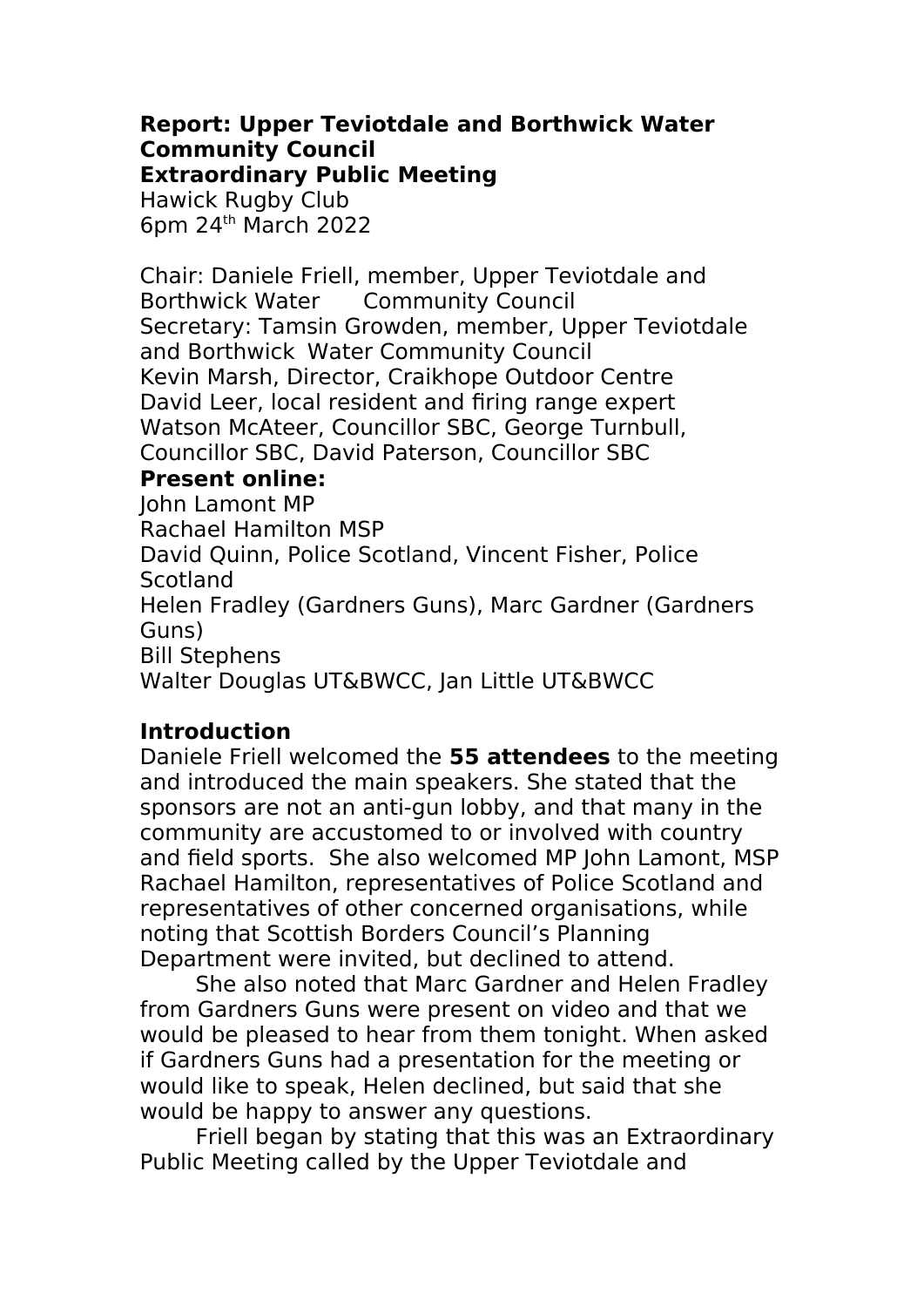Borthwick Water Community Council (UTBWCC)at the request of Craik and Roberton residents, the subject of which was a single item, the (Ladshaw) Rifle Range, in order to hear the concerns of residents and the wider community around the range, and that the format of the meeting was to be a series of short presentations followed by questions and answers at the end of the meeting.

# **Speakers:**

**Kevin Marsh, Director of Craikhope Outdoor Centre.**

Kevin stated that Craikhope is located approximately 500 metres from the new rifle range. The centre may have over 100 young people attending the centre at any one time; they take part in activities in the forest both during the day and at night, and they can walk to the location of the range in 5 to 10 minutes. He was concerned that if they were not informed of when events were taking place on the range, Craikhope visitors and range users could be out in the forest and unaware of each other.

Uniformed organisations (BBs, Scouts, etc) have said that they would be unlikely to book the centre with a range so close. This would wipe out 70% of the centre's turnover. Irrespective of the general concerns, the main concern is the lack of consultation from the range operators, Gardeners Guns.

### **David Leer MCIOB CMIOSH CMaPS EngTech MInstRE, local resident and firing range expert.**

David said that he was a local resident who uses the forest for recreation and walking his dogs. He found out by chance about the existence of the range. He was asked to do a presentation on ranges because of his background; he had been in the military for 22 years, ultimately training as a Stage 5 Range Conducting Officer (RCO). He then discussed Types of Ranges, Range Safety Design and Home Office Circular 031/2006, which took away military responsibility for the range-inspection regime, which then became the responsibility of the range owners/operators, to ensure that the range is constructed and maintained safely.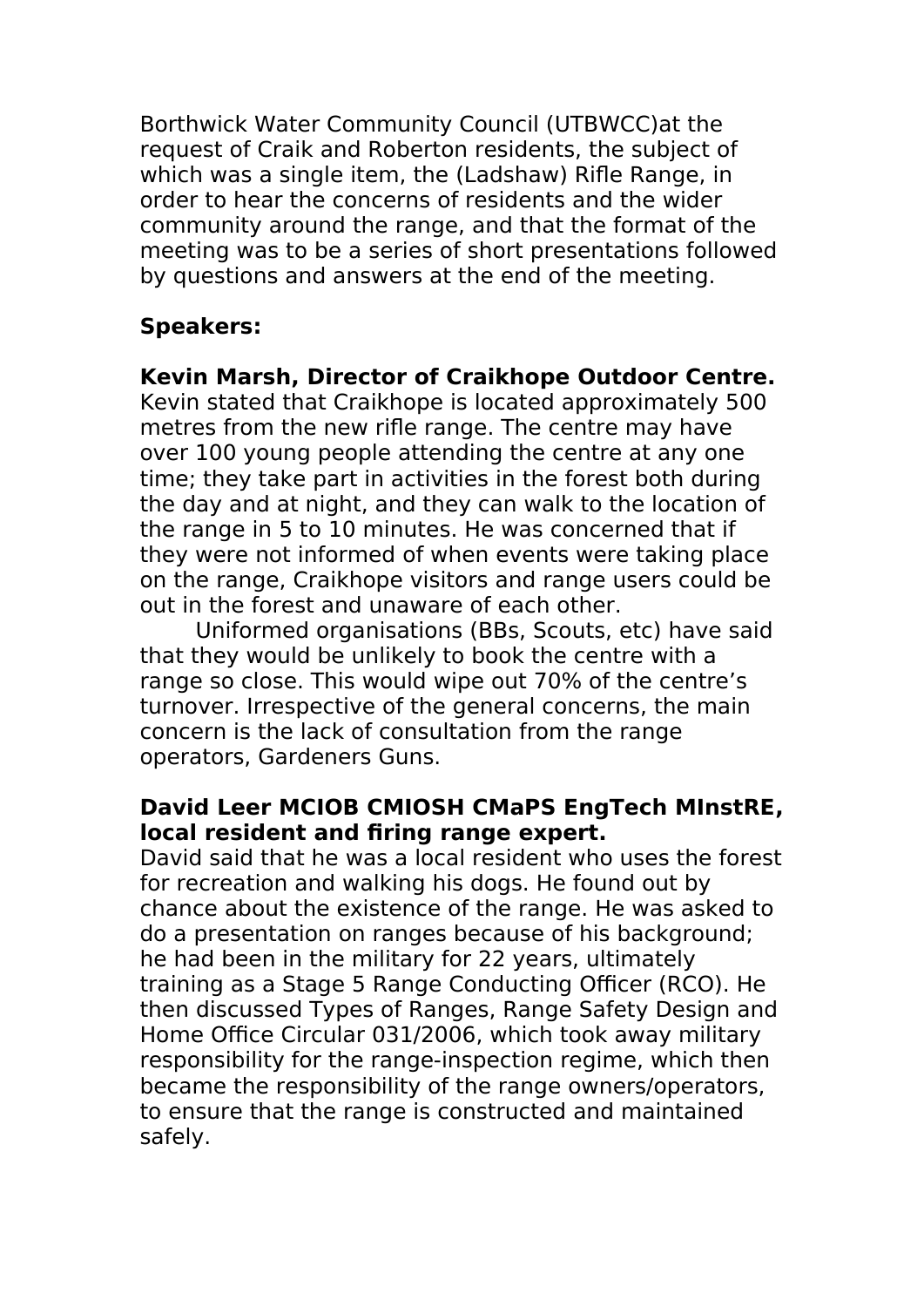### **See Appendix: Presentation on Types of Firing Range and Live Firing Practices slides 1 to 12.**

He further said that as a member of the public he walked up to the range. As a result, he had a list of questions and concerns:

# **Photos of targetry/backstop: slides 13 to 15**:

Target encroaching the outside of the arc, targets with no backstop behind (metal deer). A vast number of spent bullet casings found on site.

#### **Send it Series 31st July 2021 video: concern over practices: slides 14 to 19:**

As a weapons instructor, he had concerns over practice, notably:

- Weapon position.
- Firing through a solid structure, muzzle clearance and a backsplash issue. A plastic chair being used as a gun rest (chair can pivot and move during firing.)
- Ladder shoot: How does the supervisor know that the shooter is safe from a distance?
- Tube crawl/shoot: issue of communication between shooter and supervisor; acoustic pressure concern.
- Wobbly platform: What is it simulating? The weapon is moving.
- Snipers wouldn't pick up a weapon by its scope, as it changes its alignment.
- Weapons were not pointed downrange.

**Questions for Chief Inspector Quinn of Firearms Licensing, Police Scotland:** These were taken at this point prior to the last speaker so that Quinn could leave in time to attend another meeting. It was a lively exchange, with several pointed questions.

He confirmed that he was the officer who inspected the site, that Police Scotland are responsible for firearms licences, they check the range safety inspection and that a range has adequate insurance cover. He confirmed that he had seen both the range safety certificate and insurance cover details, and that this is the end of police responsibility at the range. He also noted that the police are not experts on range safety. He attended the range during operation and saw additional safety issues in place. He noted that Planning is not a concern for the police.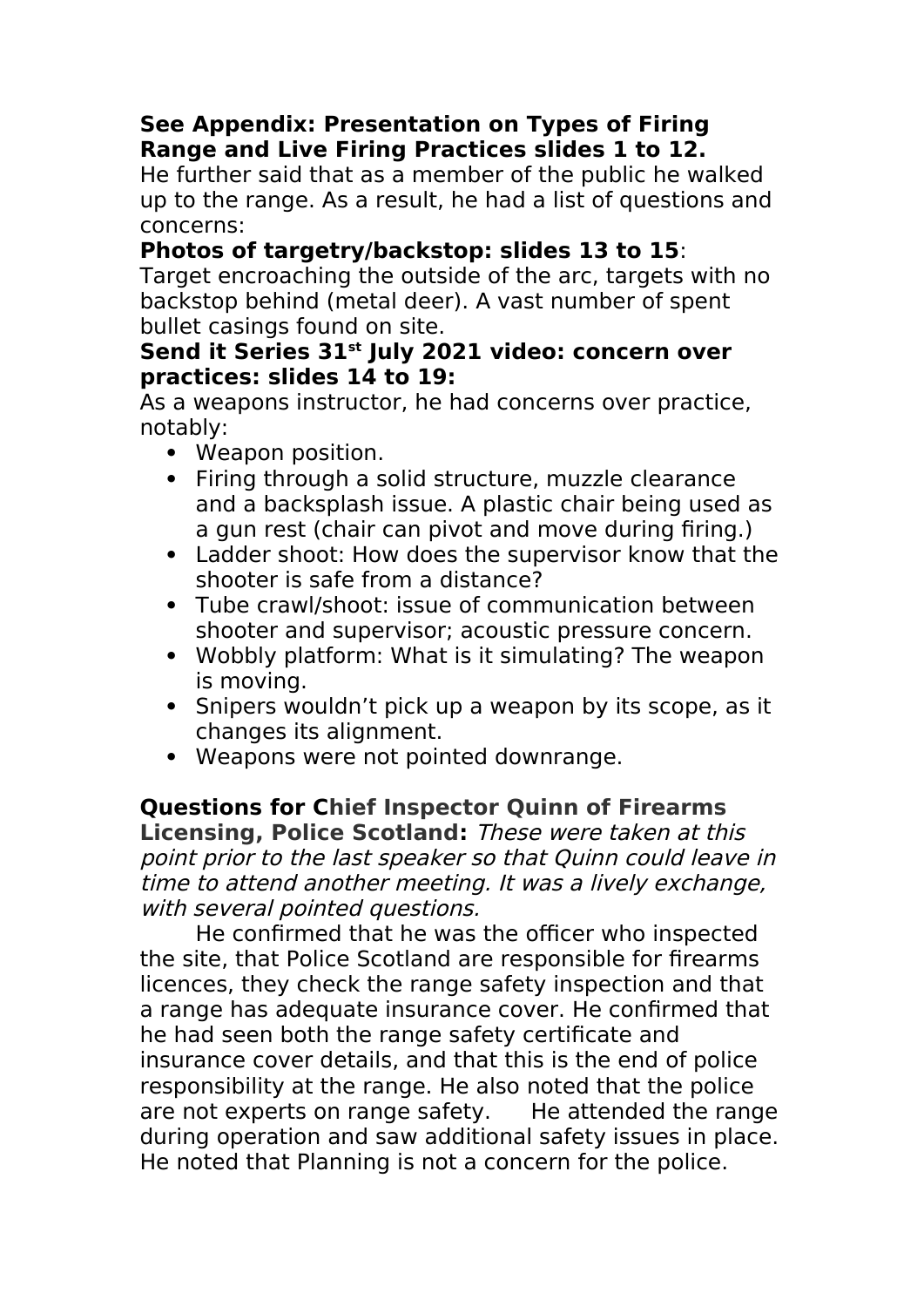Asked about issues of noise levels, he said that noise levels had been tested by listening at a distance in 5-6 positions where complaints had been received. One officer sat in the car and phoned the range and the other officer was outside the car, listening.

Jeff Martin then responded that he lived in Teviothead and could hear the shooting from his back door. He contacted the police. They said they had no knowledge of a range. Quinn said that there was a discrepancy in the system, and that it was difficult to pinpoint in rural areas. He said that he was aware that Gardners Guns notify Police Scotland of their plans by email when they are shooting.

Bill Friell said that he was concerned that there were no adequate fences or protective measures. Over Cassock also isn't fenced, and 18 months ago he walked into the middle of the range and a warning shot was fired above him. He said that it was irresponsible and that the range shouldn't be allowed to open without fencing.

Quinn responded that the range safety company had the appropriate qualifications and that they have to be taken at their word; he isn't the expert. Other ranges aren't fenced. The range doesn't need to be fenced to be safe, he asserted. It needs visibility.

Kevin Marsh said that the original complaint regarding noise was from Craikhope, which is located to the East of the range, and asked why the sound test readings were undertaken to the West? Quinn said that on the day they visited, they were travelling away in a Westerly direction, and that time was limited. They plan to revisit, to take readings to the East, but haven't done this yet, as they have other commitments.

Bill Stephens said that the range safety certificate refers to defence safety authority guidance. He could see no reference to the production of the danger area template for Ladshaw. Can the police confirm this? Quinn said that he would have to check, and that it's an extensive file. He said that he was sure that if the police don't have a copy, Gardners Guns would supply one. Stephens said that he was staggered that the range got approval without a template. Quinn said that they don't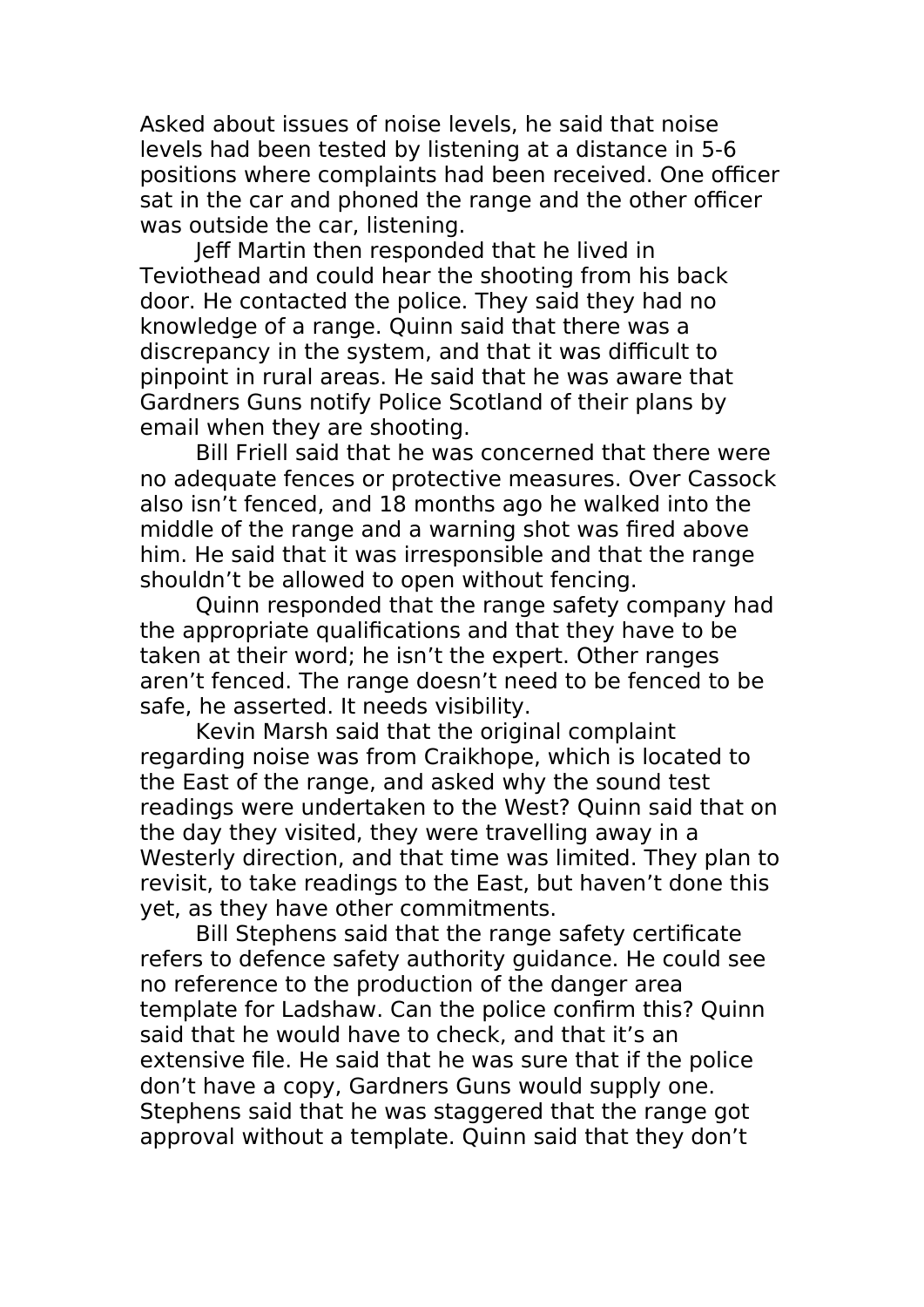need to see the full report, only the certificate, that it is enough to satisfy him if it is marked as safe by someone.

Stephens then said that Gardners Guns runs dynamic events including trekking 6-8 miles round an area shooting at targets. Was this assessed as part of the inspection? Quinn said that they understand that Gardners Guns don't have a dynamic range, and that only field-firing area 4 was inspected.

The safety certificate is about range construction. David Leer asked if all shooting to be conducted was static? He referred to a 2016 memo that no moving civilians are allowed on a MOD range. Helen Fradley of Gardners Guns said that dynamic shooting is based on firing in a static position, but also with some walking and observation. There is no shooting out with the firing range.

Quinn then said that it was inaccurate to describe this as dynamic, and that the only dynamic shooting in Scotland is with a shotgun. Fradley replied that there is no shooting while moving, and that all bolts are taken out of the rifles unless physically firing. However, Stephens asked, is she saying that only the firing points used for target shooting are used? If so, why are people trekking 6- 8 miles? Fradley then said, 'You're not a shooter, you wouldn't understand'. Adding that stalkers walk all over estates, it's quite common to be walking, and it makes it more of an event. They walk in and out of the danger area with guns bagged and bolt removed, return to the firing point and shoot in the safety zone. It's 'just an event,' she concluded, without clarification.

#### The questioning then moved on to a spirited discussion of further issues of range safety:

David Warwick asked if Police Scotland use the ranges? Quinn said, 'No, they don't.' (The question may have been misunderstood—police used another range, at Clerkhill, on 25 January for 'weapons testing.')

He then asked if the police would come down to the range and we would show them. Quinn said 'yes, you're welcome to arrange it and we can come down to discuss face to face.' Fradley said that visitors from the UT&BWCC had already visited. Warwick replied that those visitors weren't experts on guns. Fradley said that the firing range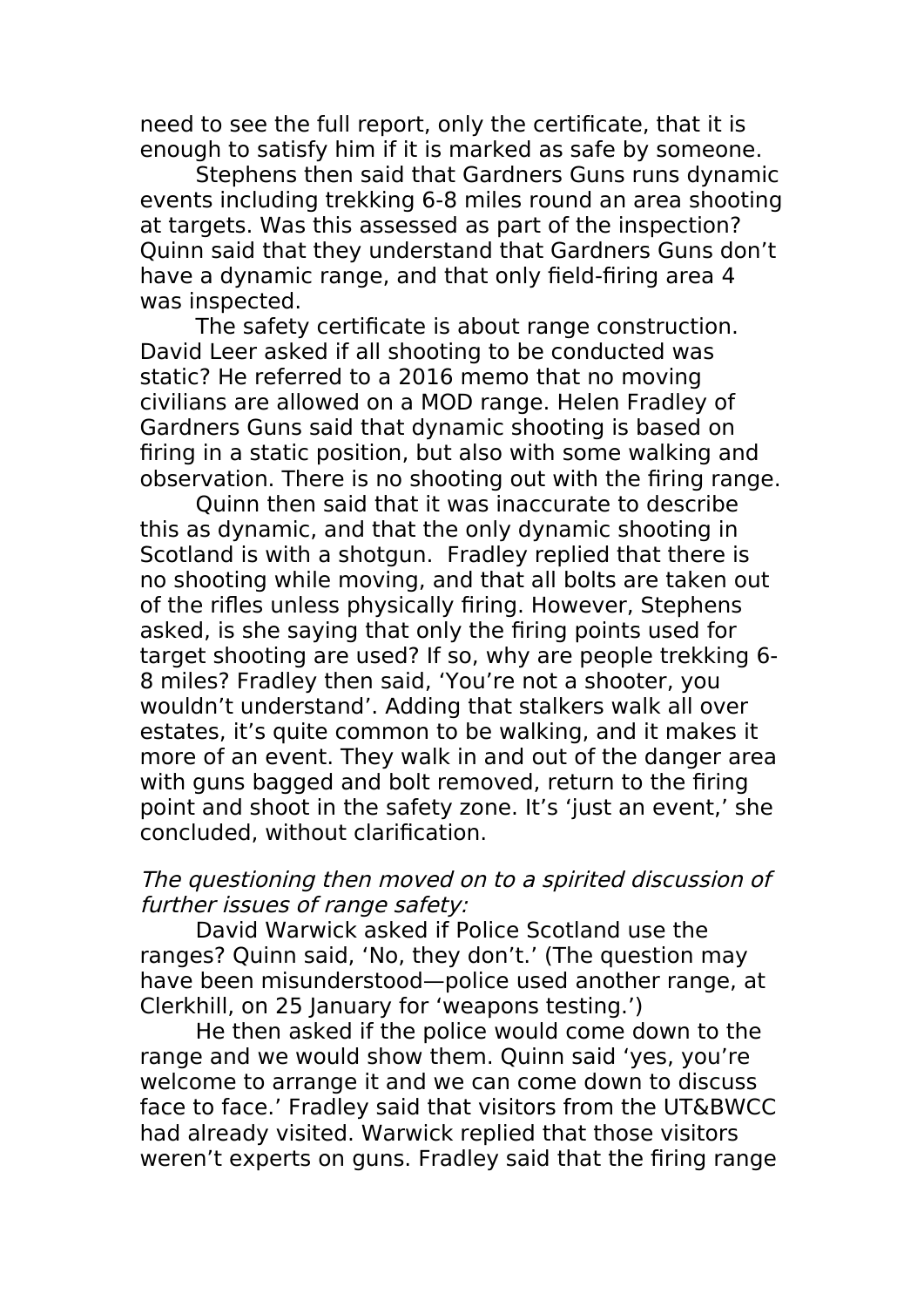has a certificate, which the police are satisfied with. Warwick asked if the police would also meet with expert David Leer, and Fradley said that they would be happy to host.

David Growden said that he was confused about some safety issues. Quinn said that though he wasn't qualified, he went up and considered that all was fine. He clarified his statement, saying, 'I'm not an expert, but very experienced in the operation of ranges, firearms licencing, and an experienced shooter'. He was looking at the operation, he said, not construction of the range (RCO, contingencies, emergencies, etc). He can't give a certificate but has personal experience. Growden asked if he was happy with the target with no backstop, as well as targets wider than the backstop? Quinn said that he would need to check photos, but it wasn't like that on the day they visited, and he thought the deer target was at the bottom of the sand berm. Fradley said that it isn't normally positioned at the top, but it's not in use now.

Lewis Butlin then said that in order to maintain site safety, the public have to be kept off-site. But in Scotland there's open access. Surely then, government approval should be needed to keep the public out? He then pointed out that the company which provided the safety certificate are based in Norfolk, and asked whether they had visited the site and do they know Scottish laws?

Quinn said that this was a question for Gardners Guns, which would facilitate access through right to roam. He couldn't see the need to fence the range off, he said. There are enough precautions in place to prevent access.

Butlin responded that he was a registered gun holder. On a grouse moor, people can be seen. In this case, people are shooting in open forest without being seen. Quinn said there was shooting in only one direction. Kevin Marsh said that given the proximity of a range to Craikhope Outdoor Centre (500m), the police consider it safe to operate even when Craikhope could have 100 children on site, and the centre has no idea of when shooting is taking place. He noted that Police Sgt Matthews had said in an email that there were no concerns.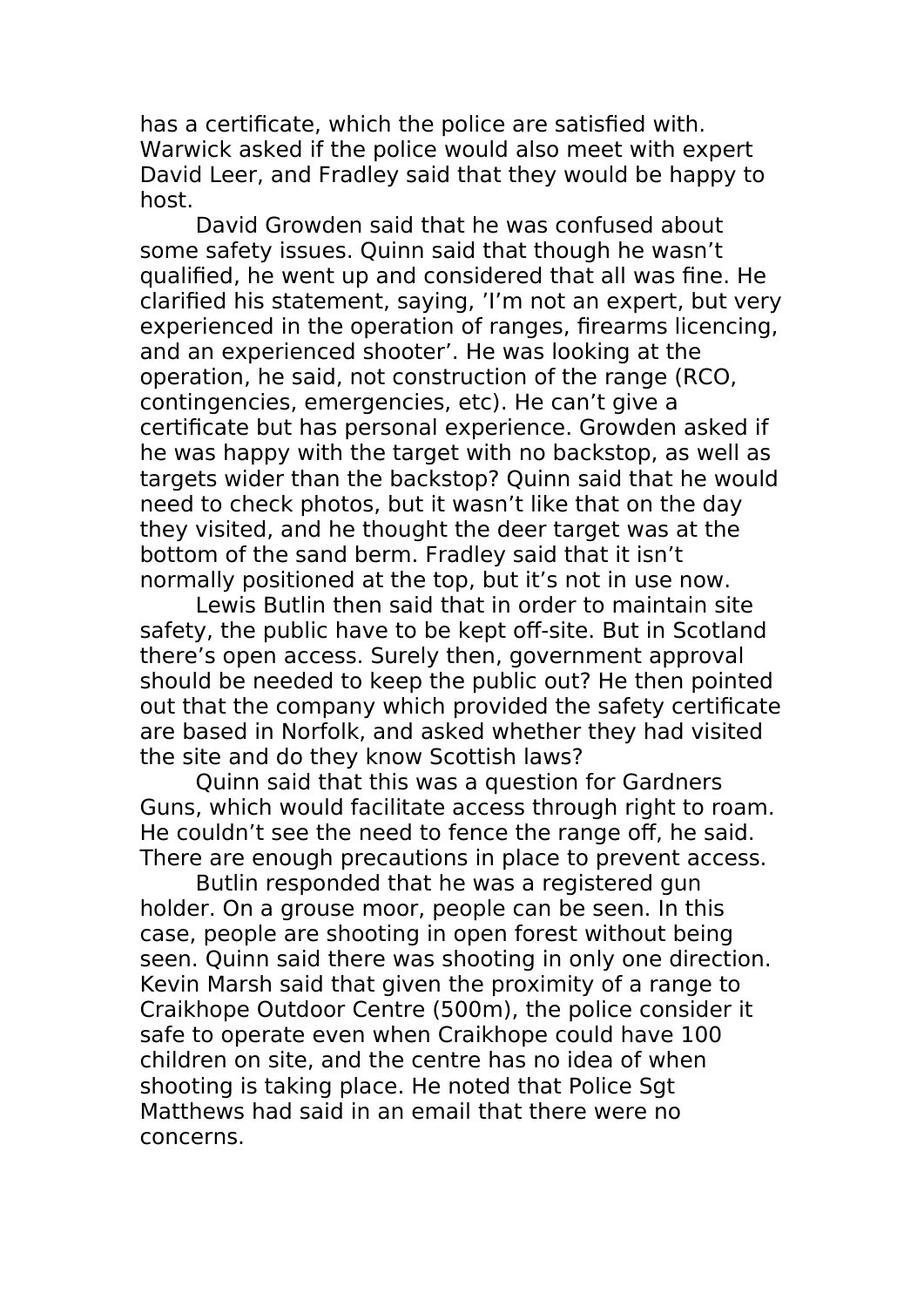Quinn said that they were satisfied that the range was operating safely, and that there was no hidden danger. There was no requirement to notify of activity. If there was, they would be happy to enforce it.

**Editors' note: According to SBC Planning Department policy, "the onus should be very much on the organisers to advise the public of when shooting is taking place and to provide information on alternative access routes, avoiding any danger area."** They would be happy to come and discuss concerns face to face. Friell said that it would be more helpful for range expert David Leer to meet and discuss with them, and Leer said that it would be more constructive for the person who signed the range certificate to meet. Fradley said that Gardners Guns could look at it, but that it would incur a huge cost. She said that the expert was in contact with the NRA/NSRA. (The National Rifle Association, based in the U.S., is known for lobbying against what they consider to be restrictive gun laws. The NSRA governs small-bore rifle shooting in the UK.)

### **Planning position**

 Moving on, Friell then said that there are 3 ranges in operation: Over Cassock, at Eskdalemuir; Clerkhill, in Dumfires and Galloway (D&G), and Ladshaw (overlaps D&G and Scottish Borders Council (SBC). )

D&G is several steps ahead of SBC. In April 2021, Clerkhill was determined a 'Major Development'. GG appealed. On 14<sup>th</sup> January 2022, the Scottish Reporter decided that it was a 'material change of use,' because of the restricted right to roam, irrespective of structures, because of bullets travelling across a wide area. Therefore, a major planning application for material change of use was required.

A complaint was made to D&G, which confirmed that the 28-day rule (which allows activities without Planning Permission) did not apply, and enforcement was progressed. In the case of Ladshaw, SBC are maintaining that the 28-day rule applies. The 28-day rule is there to allow brief activities and festivals, such as local fetes, carboot sales, etc.

The rule is not intended to allow, with no consultation, a high-powered rifle range which will keep moving its activities in rotation to other sites, using a loophole to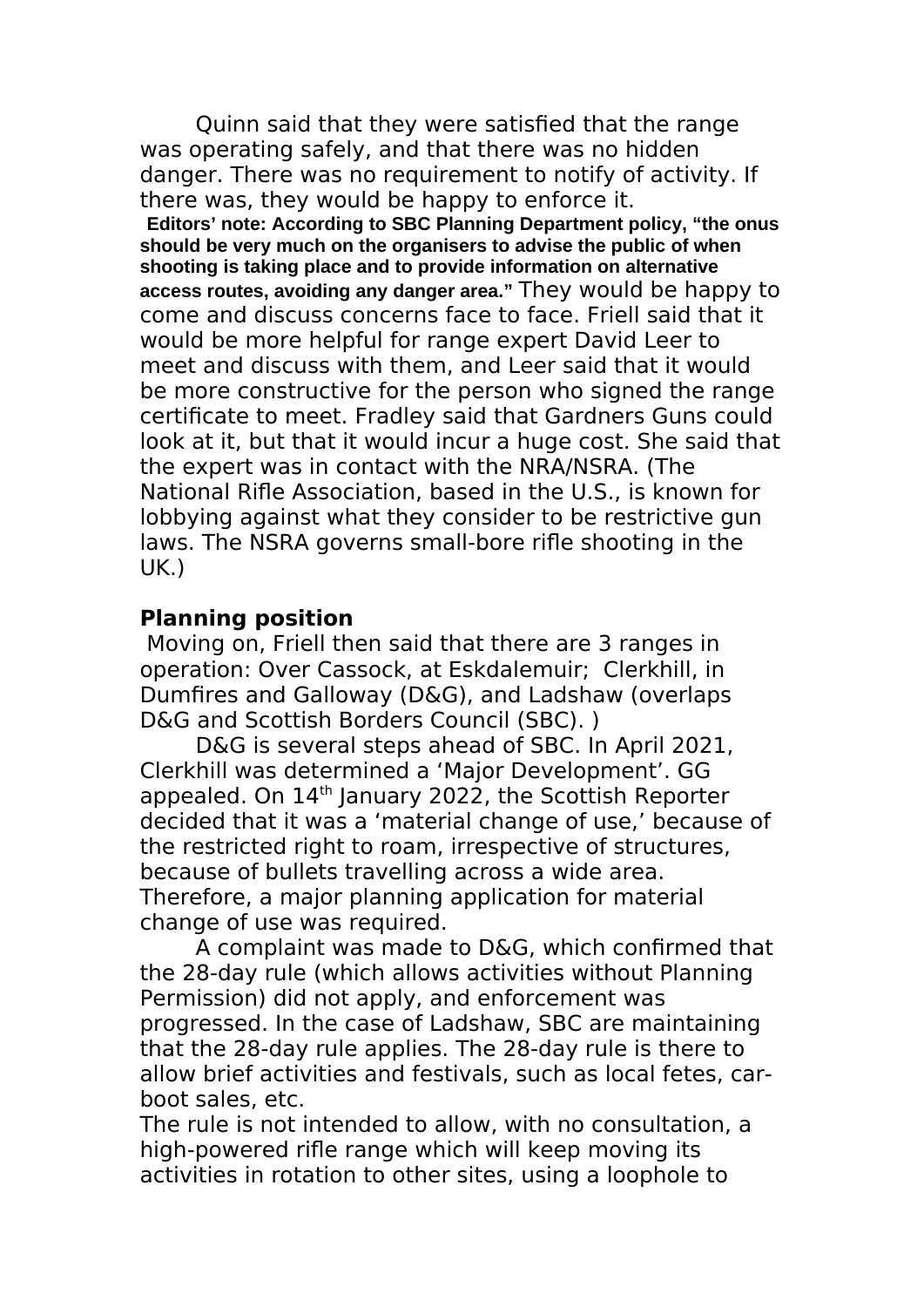move activities around without telling the public when shooting is taking place and with no consultation, nor any transparency. This meeting, and the community at large, are seeking to ask the powers-that-be to focus, and put this issue under scrutiny, for SBC to look at the planning process, and apply it properly.

Bill Stephens clarified that the complaint was made by John Maxwell, a Samye Ling trustee. Stephens has submitted a complaint to SBC, that the 28-day rule doesn't apply to Ladshaw. This hasn't been accepted as yet. Part of Ladshaw is in D&G (1-mile and 1500 metre targets). The ruling made on 1<sup>st</sup> February by D&G should apply to Over Cassock and the distant Ladshaw targets. Stephens said he doesn't know why SBC are not accepting this. The permanent structures and engineering works require planning permission. The SB councillors at the meeting need to use their influence over the planning officers, he asserted, and added that he will escalate his complaint to the Public Services Ombudsman if necessary. **If there is no planning in place, the police have said that they won't allow the D&G ranges to operate. Ladshaw is being allowed because the 28-day rule is being applied.**

David Growden asked Stephens: D&G say that there is no 28-day rule, but some of Ladshaw is in D&G. Therefore, aren't they in breach of the D&G ruling by shooting from the Borders in to D&G? Stephens noted that there are no planning restrictions up to the 1000-metre target. Friell commented that the overlap of Ladshaw into D&G means that Gardners Guns is in breach of planning. How can they use the range?

Lewis Butlin said that the 28-day notice, 'GPDO under Schedule 2 Bad Neighbour Development section 8,' refers to the use of buildings or land affecting residential properties by reason of noise. Which clause is Gardners Guns operating under, he asked. Councillor Watson McAteer said that he was bemused and surprised at SBC's decision and that he has escalated it to SBC Chief Executive Officer.

#### **Questions on access**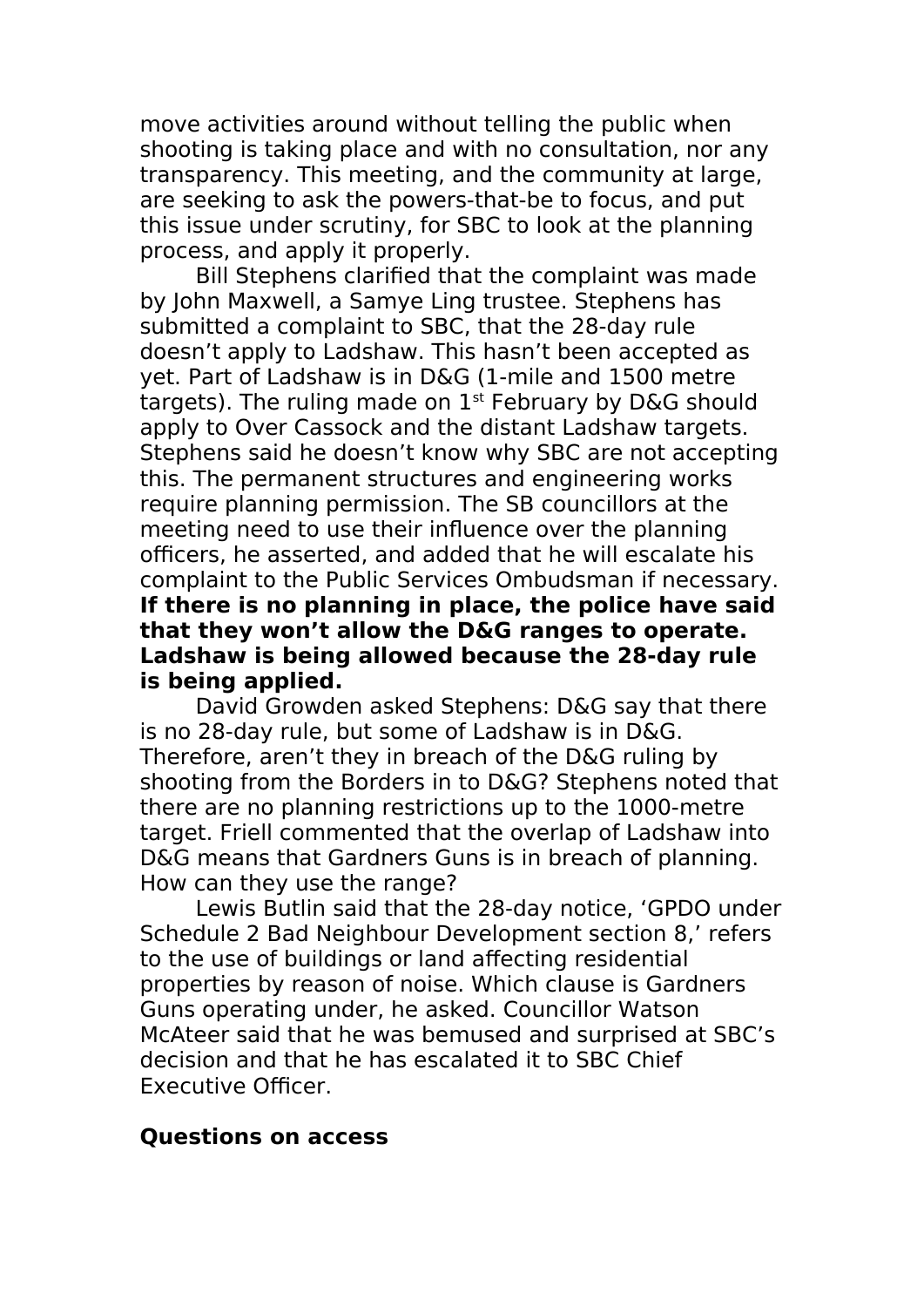Daniele Friell commented as a resident, not a CC member. She provides holiday accommodation, and is one of a dozen hospitality providers within a 5-mile radius of the range. Guests come to walk, cycle, for peace and quiet. Guests cycle to Greensykes Bothy. Gardners Guns refusing to provide dates in advance to the public is a considerable safety hazard. Also, the fact that there's no fencing is highly relevant.

Councillor David Paterson said that he visited the site several months ago and was astonished at how anyone could walk on to the site.

Ashley Butlin asked what MP John Lamont's and MSP Rachael Hamilton's views were on the range.

Rachael Hamilton said that a couple of constituents had contacted her with concerns. She said it was very difficult and that she put her trust in Police Scotland and SBC to do the right thing. Appeals go to the Scottish ministers, and as an elected member it doesn't actually involve her. She has listened and thinks that there needs to be recognition of the issues on both sides. She wants to see the Borders economy thriving. We need a positive solution with the two parties agreeing. There's not much oversight in Parliament. It's difficult to make a difference when it doesn't come to them in legislative form. She's not on either side.

Friell said that she felt that Hamilton did have the legislative framework referred to by the Scottish Reporter over the D&G changes. The manager and land user should act responsibly. Rosanna Cunningham MSP, with Scottish Land Commission involvement, talks about good practice in land management. This is not happening. Hamilton has agreed to contact the cabinet Secretary for Environment, Climate Change, and Land Reform, Marie McCallum, regarding Scottish access laws and the impact of the ranges on such laws, and looking at the legislation rights and responsibilities.

Lewis Butlin said he was pleased to hear that she wanted to support local businesses, but Gardners Guns are based in England, and this issue is affecting Scottish businesses, such as Craikhope.

Hamilton said she doesn't look at this in isolation. There is cross-border working both sides of the border.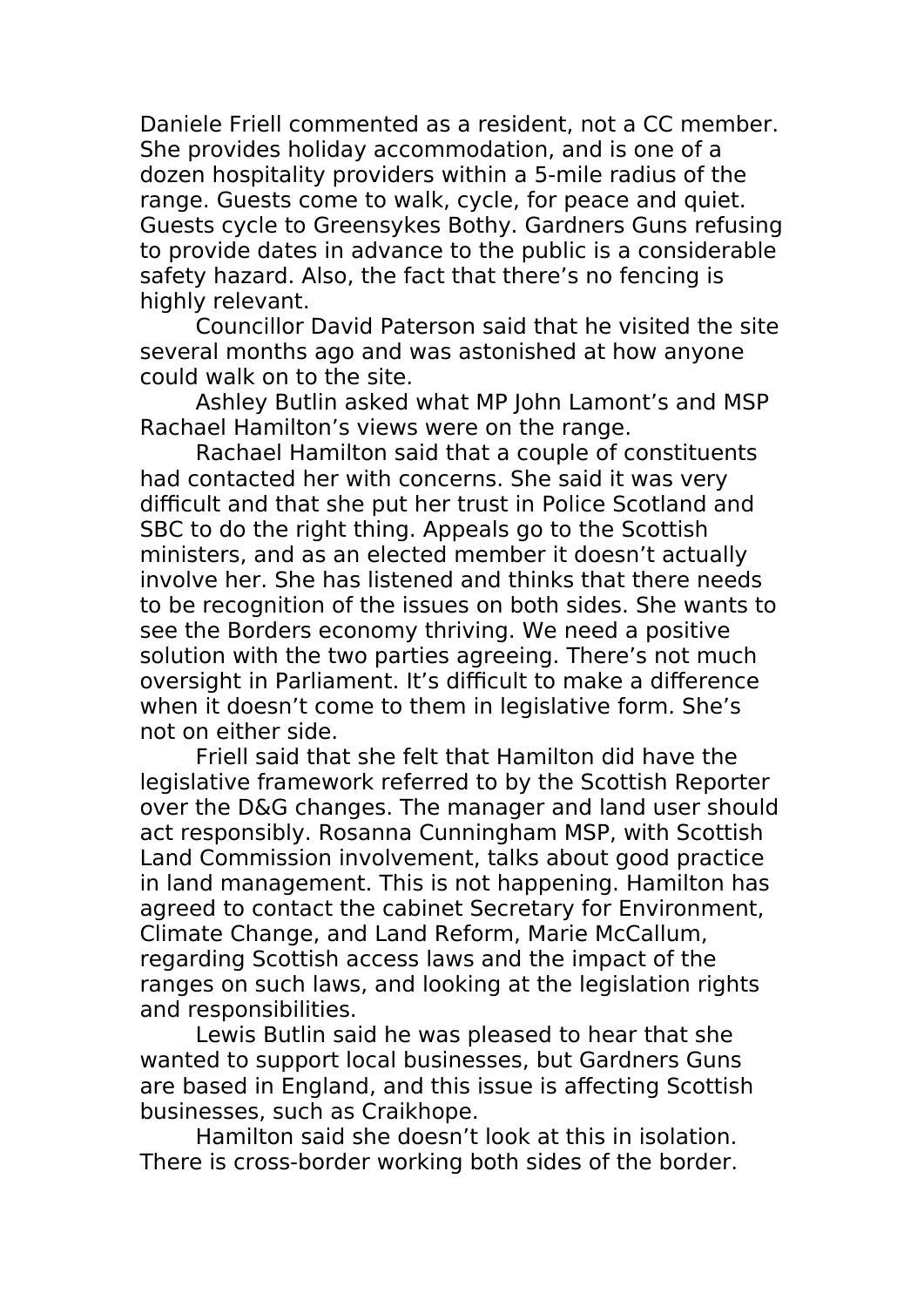Gowan Miller said that she works with SOS Tourism and Ride Scottish Borders. She was pleased to hear that Hamilton wants the Borders to thrive, she said, and asked 'What financial benefit is the range to the local community?' Gardners Guns declined to comment.

Jeff Martin said that he was trying to set up a selfcatering business. When he contacted Gardeners Guns, he got no response regarding boundaries, or dates. He therefore has no idea on when the firing range may be in operation. If visitors take the Craik to Teviothead route, but are stopped part way, they are stuck in the middle of the forest, with no mobile signal. The range is a negative benefit, restricting the right to roam. He can't send any visitors into the forest to cycle or walk, even with the 28 day rule in operation. This secrecy is totally illogical. The only way for it to work is if the dates and locations are given out.

John Lamont thanked the Community Council for organising the meeting and apologised for being online. He said that many local residents had contacted him with their concerns, expressing an anxiety level about the site, particularly Craikhope and children's safety. He can visualise the risk. He said has written to the police and planners, and it's unfortunate that the planners are not present. The best option is through the civil side, through the Planning Department. A compromise is to know what's happening. The legal body is the Council and planning. We need to understand why they're not there and can we escalate through planning?

David Warwick said that we're here to hear what John Lamont can do. Lamont said that he has been in contact with the police. He can't single-handedly take action, but must work within the legal framework.

Watson McAteer said that he is mystified by the planners. He has pleaded, and raised the issue to the Chief Executive, and they still refused to come. In his view this is unacceptable. It's possible that it's because of Bill Stephens' complaint that things have been put on hold. John Lamont's view was that if the elected representative asks, they should attend, and said that he can ask the Chief Exec to have a face-to- face meeting with the Community Council or residents.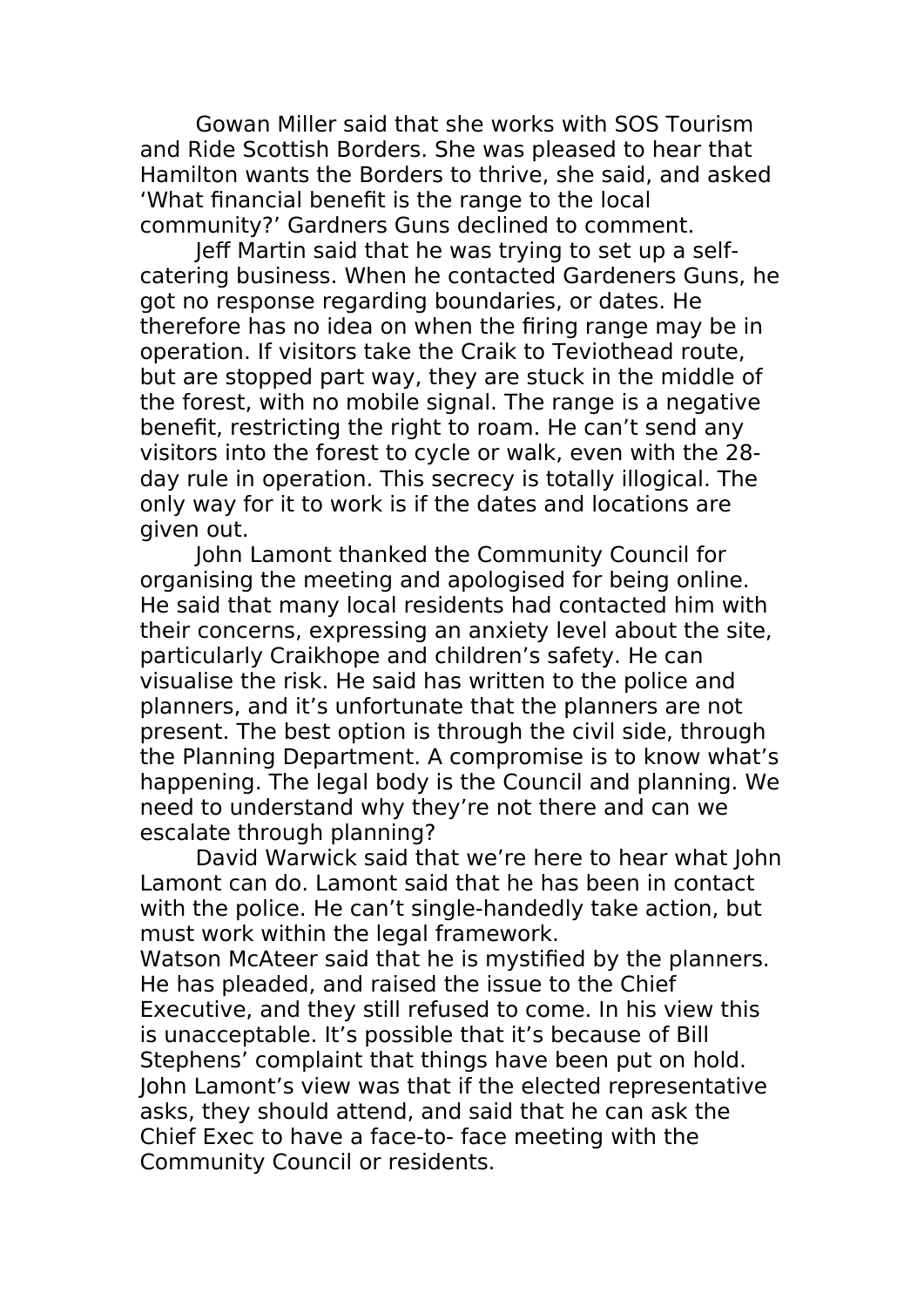Tosh Scott, of the Hawick Cycling Club, said that there was a situation some months ago when two members who are regular Craik cyclists stumbled on to the range. They phoned the mobile number on the sign to check, and got no answer. They continued on and were stopped by an abusive Gardners Guns member. They were frightened and threatened (they were older members, not youngsters). With that attitude, she said, Gardners Guns shouldn't be running a business in the forest.

A letter from Mary Jarvie, frequent guest at local accommodation, was read out:

I'm absolutely horrified at the notion of unwittingly riding alongside or through an operating rifle range. This will be very dangerous. It is also likely to significantly damage the reputation of the Ride Borders tourism campaign. Please note the following:

- $\bullet$  the noise of gunshots will cause my horse to spook and bolt, in a way that natural hazards never do. This exposes me to significant risk of being injured and separated from my horse in an area without mobile phone signal, with very dangerous consequences.
- I regularly ride across open country using an OS map to navigate, always in keeping with the outdoor access code. I am appalled at the idea of unwittingly finding myself sharing space with users of high velocity rifles. I find it remarkable that any local authority planning department would consider this an acceptable type of shared land use;
- . I come to the Scottish Borders to ride often, and I often bring friends. We have been encouraged to come by Scottish Borders' effective Ride Borders advertising campaigns. We are visitors who spend money in local businesses and share the pictures and stories of the wonderful times we have, encouraging others to visit too. The wide-open spaces of the Scottish Borders are a wonderful asset to bring people to the area and support the tourism economy. Running shooting ranges across the very areas advertised to outdoor enthusiasts like me undermines the tourism offer being provided. I would need to have a guarantee that there would be no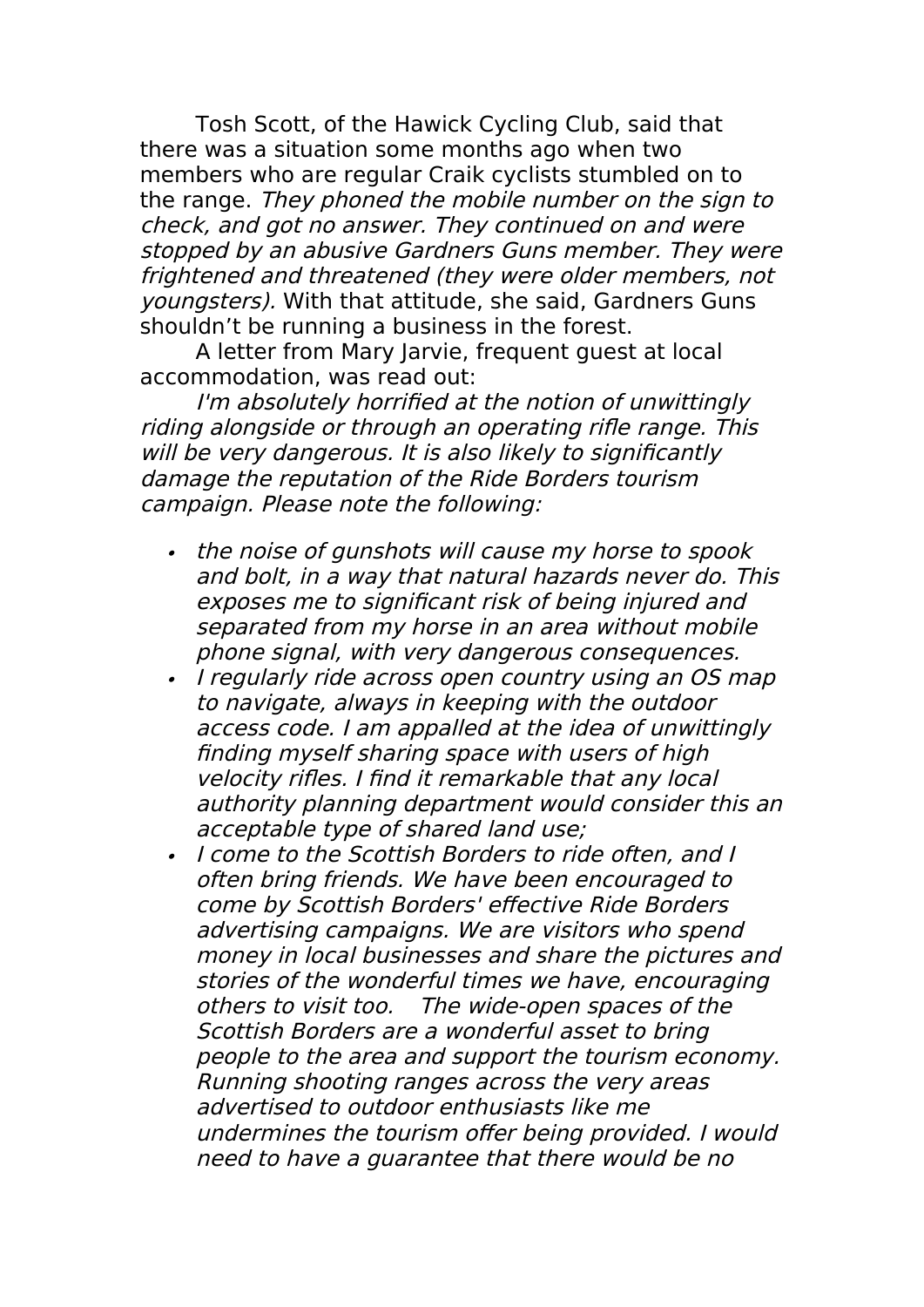active guns on site on the days I looked to book my accommodation and plan my riding routes. These plans are made months in advance. Without this, there would be little point in booking and visiting.

Bill Stephens then pointed out, with reference to Watson McAteer's comment, that his complaint was made after SBC had declined to attend a meeting. Stephens offered to meet the planners and never received an acknowledgement or response. He will forward his complaint to John Lamont.

David Growden had a question regarding Gardners Guns: 3 ranges have been talked about, but there are 7 ranges in in Eskdalemuir forest in total. Under the Police Scotland Freedom of Information request, the Eskdalemuir2k training lists 6 facilities. There was no response. Growden amplified: Gardners Guns have use of 31,000 acres of land, and they have said they intend to 'build the most comprehensive shooting range in Europe.' No. 1 at Clerkhill, No 4 Ladshaw, but 2, 3, 5, and 6? The police may know about them, but we don't. Also, all to fit in with the 28-day rule.

Vicky Davidson said the police spoke to the access officer this morning. They said that if anyone wanted to walk through, then they'd stop shooting. The legal position is that they're supposed to stop, but it's unsafe.

Gowan Miller, of South of Scotland Destination Alliance, and Ride Scottish Borders, reiterated that she has an equestrian tourism background, and said that yearround signage is illegal, and that there was a case where the judge ruled in the community's favour. She was concerned over the horse routes. There are ranges across the Southern Upland Way and the Roman and Reivers route. Loud sudden noises and horses don't mix. The idea of tourism locally is promoting wild areas and remote spaces.

The safety and security of tourists cannot be compromised. Tonight's meeting has raised more concerns. Visitors won't come if they know that the range is in operation. She clarified that we had a 'Right of Responsible Access' not 'Right to Roam'. If a rider from Hawick or elsewhere not totally familiar with the area